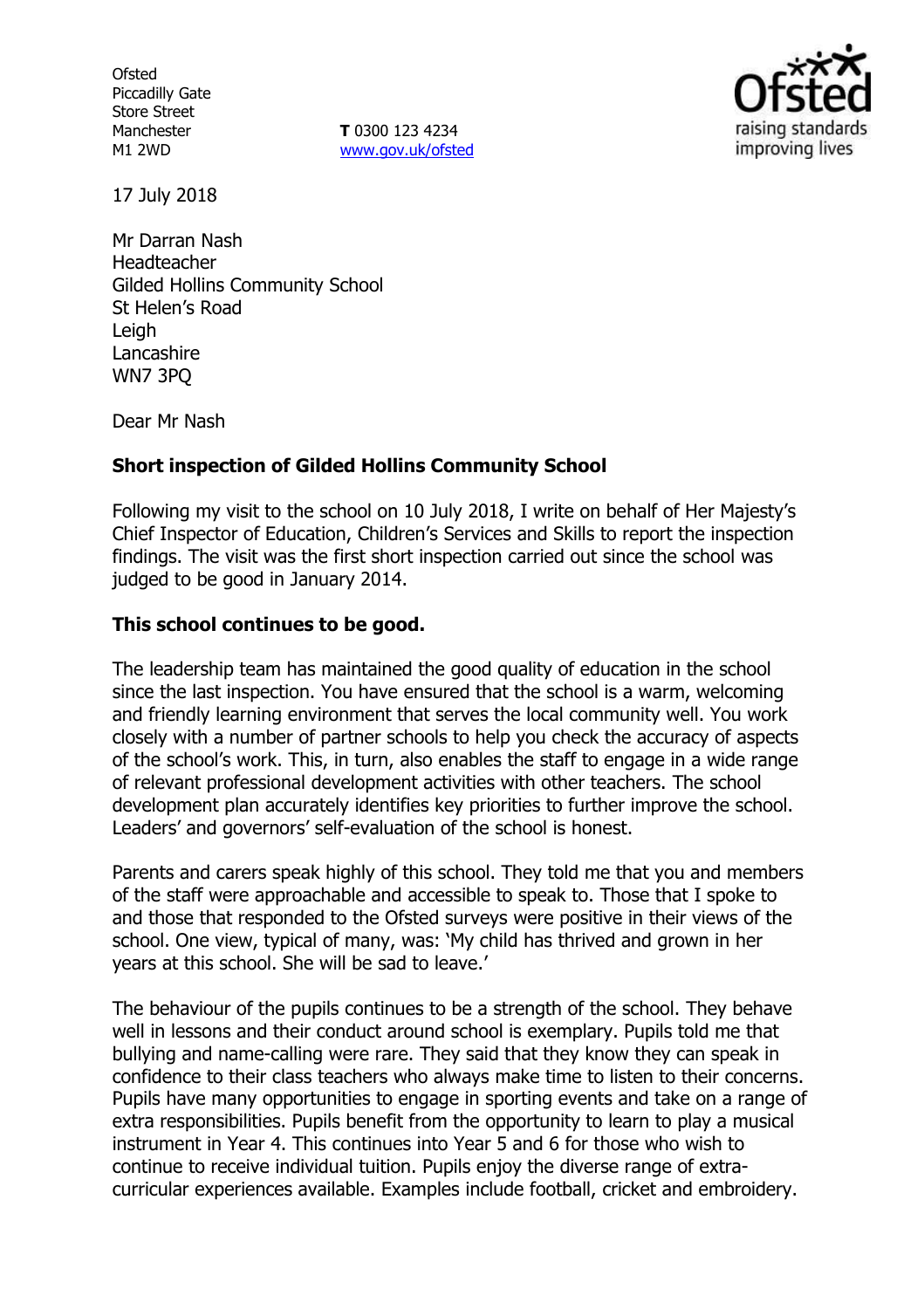

Pupils know how to keep themselves safe, both in school and away from school. They told me about the dangers that they may face online. They shared examples of the work that they have done on e-safety.

Governors are dedicated and committed to support all aspects of the school. They ask you challenging questions and hold you to account for aspects of the school's performance. They visit the school to engage in regular monitoring activities with the staff. Governors are very clear in their understanding of the school's strengths and what needs to improve to develop the school further. Governors fulfil their statutory responsibilities well.

Since the previous inspection, you have taken effective action to address areas that were identified for improvement. You make careful checks on the quality of teaching, learning and assessment. You monitor pupils' outcomes closely. Published performance information indicates that the proportion of pupils achieving the expected standards in reading, writing and mathematics is above the national average for those leaving Year 6.

Together with senior and middle leaders, you make careful checks to ensure that pupils are sufficiently challenged in their learning. You have worked hard to ensure that pupils write and read as well in other subjects as they do in work for English. This was evident in some of the work that we viewed together. For example, in Year 2, we observed pupils applying their research skills to write about aspects of ancient Greek life. In Year 3, pupils were actively applying their mathematical and reading skills to locate features in an atlas, whereas pupils in Year 4 had produced high-quality biographies of Pablo Picasso, linked to their art topic.

### **Safeguarding is effective.**

You have created a culture in school where pupils and adults are safe. You make careful checks on the suitability of adults who work on the school site. Training is kept up to date. Where members of staff are newly appointed, they receive training in a timely manner. You keep detailed records of your work with partner agencies. Governors check the single central record regularly.

You are proactive in maintaining and improving a strong safeguarding culture. For example, you noticed that when parents enter the school grounds via the external gate, they are not visible from the office. As a result, you are in the process of building works to remodel the front of the school. This will ensure that staff in the office have a clear view of visitors as they enter and leave the school grounds. Pupils that I spoke to said that they felt safe in school.

### **Inspection findings**

The early years is an exciting and vibrant learning environment. You told me about the difficulties that you have faced this year with a high staff turnover in the early years. You have put clear plans in place to address this for the autumn term. Published performance information indicates that there has been a slow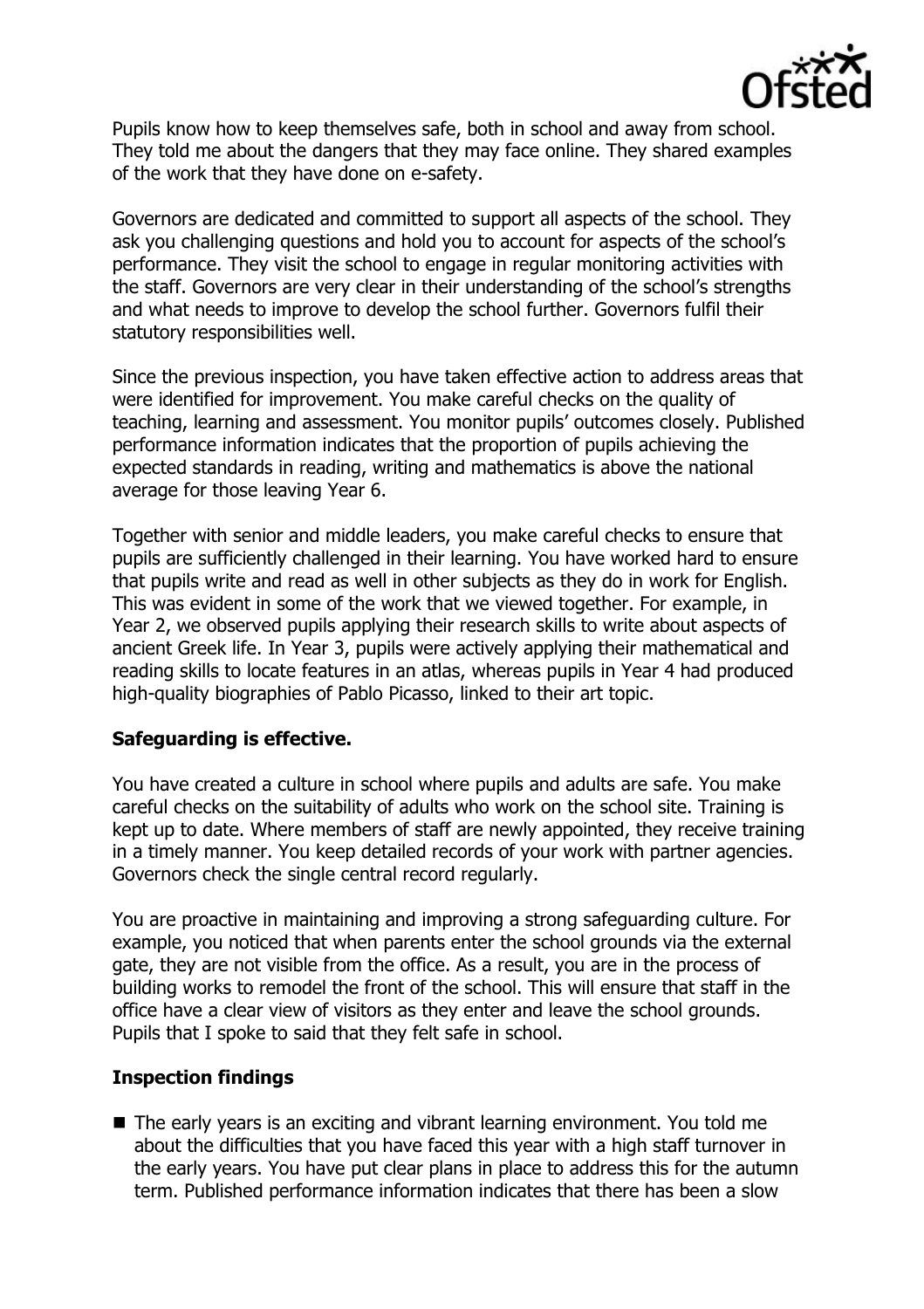

decline in the proportion of children achieving a good level of development since 2015. Despite the many obstacles that you have faced this year, the proportion of children achieving a good level of development has improved since 2017. Children now benefit from the support of staff, who question and challenge them carefully. Children have many opportunities to investigate the world around them. They have opportunities to write, build, create and design. However, from our observations we found that many learning activities lacked direction. Children do not have enough opportunities to read instructions and engage in learning activities with greater levels of independence.

- You have put decisive actions in place to reverse a decline in published results of the national phonics screening test. As a result, outcomes have improved. You have ensured that all teachers and teaching assistants are fully trained. You have invested heavily in a range of new resources. You have chosen to adopt a multisensory approach to the teaching of phonics. As part of this approach, you have facilitated a parents' workshop to teach parents how to model effective reading with their children. I was able to see the results of your actions when I listened to a number of pupils in Year 1 read.
- You consistently strive for better attendance across the school. You have taken effective action to ensure that the school attendance figure remains better than the national average. Last year, the number of pupils who were persistently absent was high in comparison to the national average. One of the ways that you have addressed this is through the effective use of your pupil learning mentor, who works closely with vulnerable families. The number of pupils who are persistently absent is now well below the national average.
- The proportion of pupils achieving the expected standards in mathematics rose between 2016 and 2017 for pupils leaving Year 6. The proportion of pupils achieving the higher standards rose at a slower rate. You put clear plans in place to increase the proportion of pupils achieving the higher standards. A more focused and sharper analysis of the data would have shown you that girls were doing considerably better than boys. Together, with the deputy headteacher and the mathematics coordinator, we viewed samples of pupils' work from this year. We saw that pupils are challenged well to achieve the higher standards. Pupils have many opportunities to explore and expand on their answers by applying reasoning to solve problems.
- You are currently introducing a new approach to how mathematics is taught in the school over a three-year period. Current pupils' performance information indicates that there are no longer any differences in the progress of boys and girls in any year group across the school. However, we did agree that, together with leaders and governors, you should sharpen your focus on the analysis of pupils' performance information in all subject areas, so that you can plan to provide the best support to pupils.